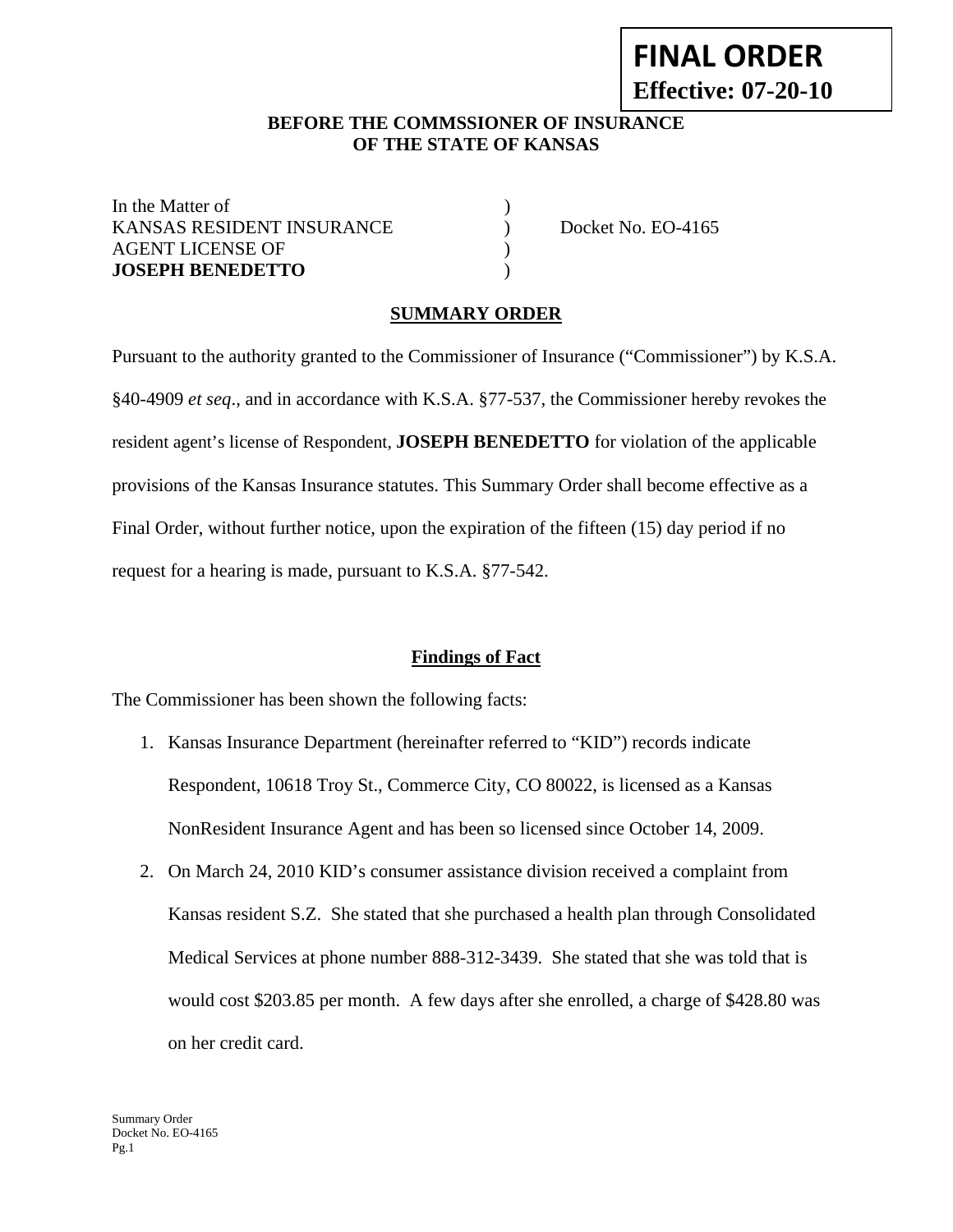- 3. On March 25, 2010 Jennifer Sourk, KID's consumer assistance representative, sent a letter of inquiry to Consolidated Medical Services regarding S.Z.'s complaint.
- 4. On April 12, 2010 Consolidated Medical Services, by and through its principal Joe Benedetto, explained that there was an enrollment fee that was charged to her credit card which created the difference in the amounts. Further Respondent explained that S.Z. purchased a limited benefit plan from the National Association of Business Leaders ("NABL") through his organization, Consolidated Medical Services. Respondent provided a mp3 audio which stated that part of the plan that S.Z. purchased was "insured benefits."
- 5. On May 5, 2010 Jennifer Sourk, KID's consumer assistance representative, sent a reply letter of inquiry requesting that Respondent provide more information regarding the product that S.Z. purchased and Respondent's relationship with NABL.
- 6. On June 4, 2010 KID received a follow-up response from Respondent explaining that his company did not sell a discount health plan but had sold benefits to a membership which included insured limited benefits. Respondent further stated that Consolidated Medical Services is a marketing company that was contracted to market association memberships for the NABL. Respondent explains that the agreement with the NABL allowed Consolidated Medical Services to contact clients that expressed an interest in the available benefits which included insured benefits.
- 7. Jennifer Sourk, KID staff attorney, sent a Nelson letter to NABL on May 20, 2010. NABL responded, by and through its attorney Thomas J. Force, on June 1, 2010. NABL acknowledges that the sale of insurance products to residents in Kansas was never authorized by the state of Kansas.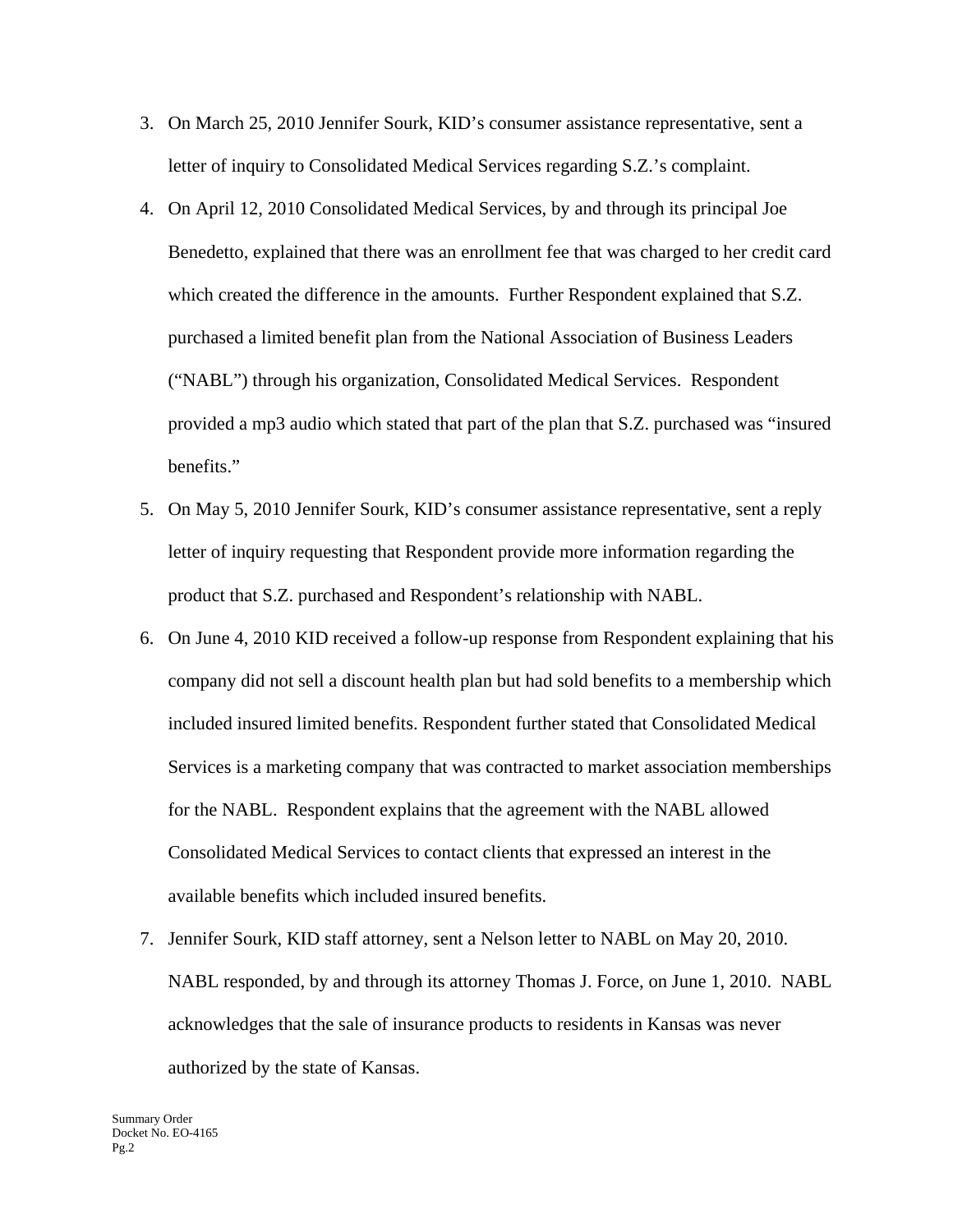8. KID has determined that NABL unlawfully sold, solicited, negotiated and conducted the business insurance in the state of Kansas and has issued an Emergency Cease and Desist Order.

## **Applicable Law**

- 9. K.S.A. 40-214 which states, in pertinent part:
	- It shall be unlawful for any person, company, corporation or fraternal benefit society to transact the business of insurance, indemnity or suretyship, or do any act toward transacting such business, unless such person, company, corporation or fraternal benefit society shall have been duly authorized under the laws of this state to transact such business and shall have received proper written authority from the commissioner of insurance in conformity with the provisions of the laws of this state relative to insurance, indemnity and suretyship, and further, it shall be unlawful for any insurance company to effect contracts of insurance in this state on the life or person of residents of this state or on property located in this state except through persons duly licensed and certified in accordance with the insurance laws of this state and subject to the provisions of K.S.A. 40-245 and amendments thereto.
- 10. K.S.A. 40-216, which states, in pertinent part:
	- (a) (1) No insurance company shall hereafter transact business in this state until certified copies of its charter and amendments thereto shall have been filed with and approved by the commissioner of insurance. A copy of the bylaws and amendments thereto of insurance companies organized under the laws of this state shall also be filed with and approved by the commissioner of insurance. The commissioner may also require the filing of such other documents and papers as are necessary to determine compliance with the laws of this state.
- 11. K.S.A. 40-2404, which states, in pertinent parts:

The following are hereby defined as unfair methods of competition and unfair or deceptive acts or practices in the business of insurance:

> (1) Making, issuing, circulating or causing to be made, issued or circulated, any estimate, illustration, circular, statement, sales presentation, omission or comparison which:

(a) misrepresents the benefits, advantages, conditions or terms of any insurance policy.

- (12) Any violation of any of the provisions of K.S.A. 40-216, 40-276a, 40-2,155 or 40-1515 and amendments thereto.
- 12. K.S.A. 40-2702 which states, in pertinent part:

(a) As used in this act, unless the context otherwise requires, the term "insurer" means and includes all corporations, companies, associations, societies, fraternal benefit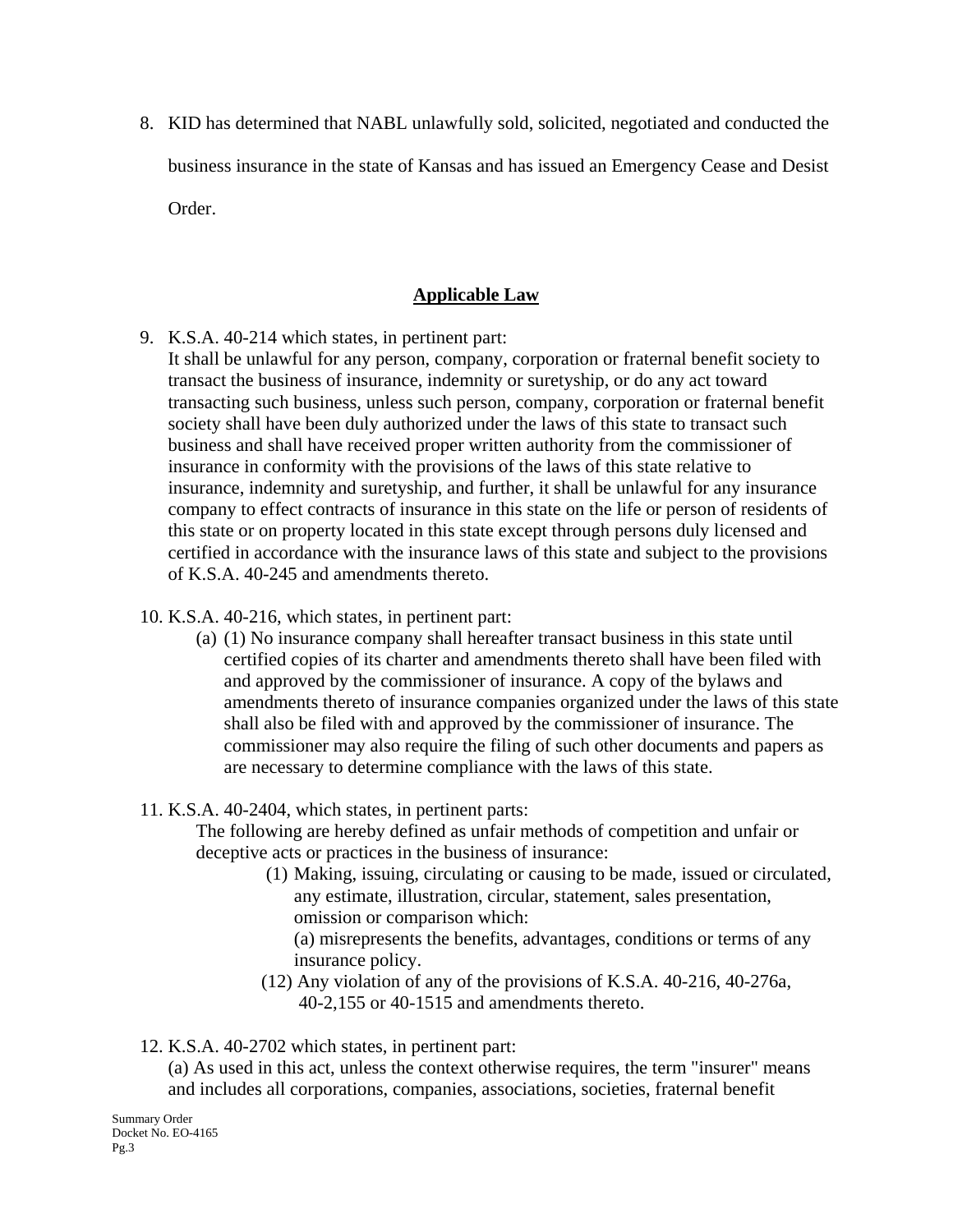societies, mutual nonprofit hospital service and nonprofit medical service companies, partnerships and persons engaged as principals in the business of insurance of the kinds enumerated in articles 4, 5, 6, 7, 11, 18, 19, 19a, 19b, 19c, 22, 32 and 38 of chapter 40 of the Kansas Statutes Annotated, and any amendments thereto, insofar as the business of insurance of the kinds enumerated in such articles relate to life and accident or sickness. Whenever in this section there is reference to an act effected or committed by mail, the venue of such act shall be at the point where the matter transmitted by mail is delivered and takes effect.

It shall be unlawful for any insurer to transact insurance business in this state, as set forth in subsection (b) of this section, without a certificate of authority from the commissioner of insurance.

(b) Any of the following acts in this state effected by mail or otherwise by or on behalf of an unauthorized insurer is deemed to constitute the transaction of an insurance business in this state:

> (1) The making of or proposing to make, as an insurer, an insurance contract;

 (2) the taking or receiving of any application for insurance; (3) the receiving or collection of any premium, commission, membership fees, assessments, dues or other consideration for any insurance or any part thereof; (4) the issuance or delivery of contracts of insurance to residents of this state or to persons authorized to do business in this state;

(5) directly or indirectly acting as an agent for or otherwise representing or aiding on behalf of another any person or insurer in the solicitation, negotiation, procurement or effectuation of insurance or renewals thereof or in the dissemination of information as to coverage or rates, or forwarding of applications or delivery of policies or contracts or investigation or adjustment of claims or losses or in the transaction of matters subsequent to effectuation of the contract and rising out of it or in any other manner representing or assisting a person or insurer in the transaction of insurance with respect to subjects of insurance resident in this state. Nothing herein shall be construed to prohibit full-time salaried employees of a corporate insured from acting in the capacity of an insurance manager or buyer in placing insurance in behalf of such employer; (6) the transaction of any kind of insurance business specifically recognized as transacting an insurance business within the meaning of the statutes relating to insurance; or

(7) the transacting of or proposing to transact any insurance business, in substance equivalent to any of the foregoing, in a manner designed to evade the provisions of this act.

#### **Conclusions of Law**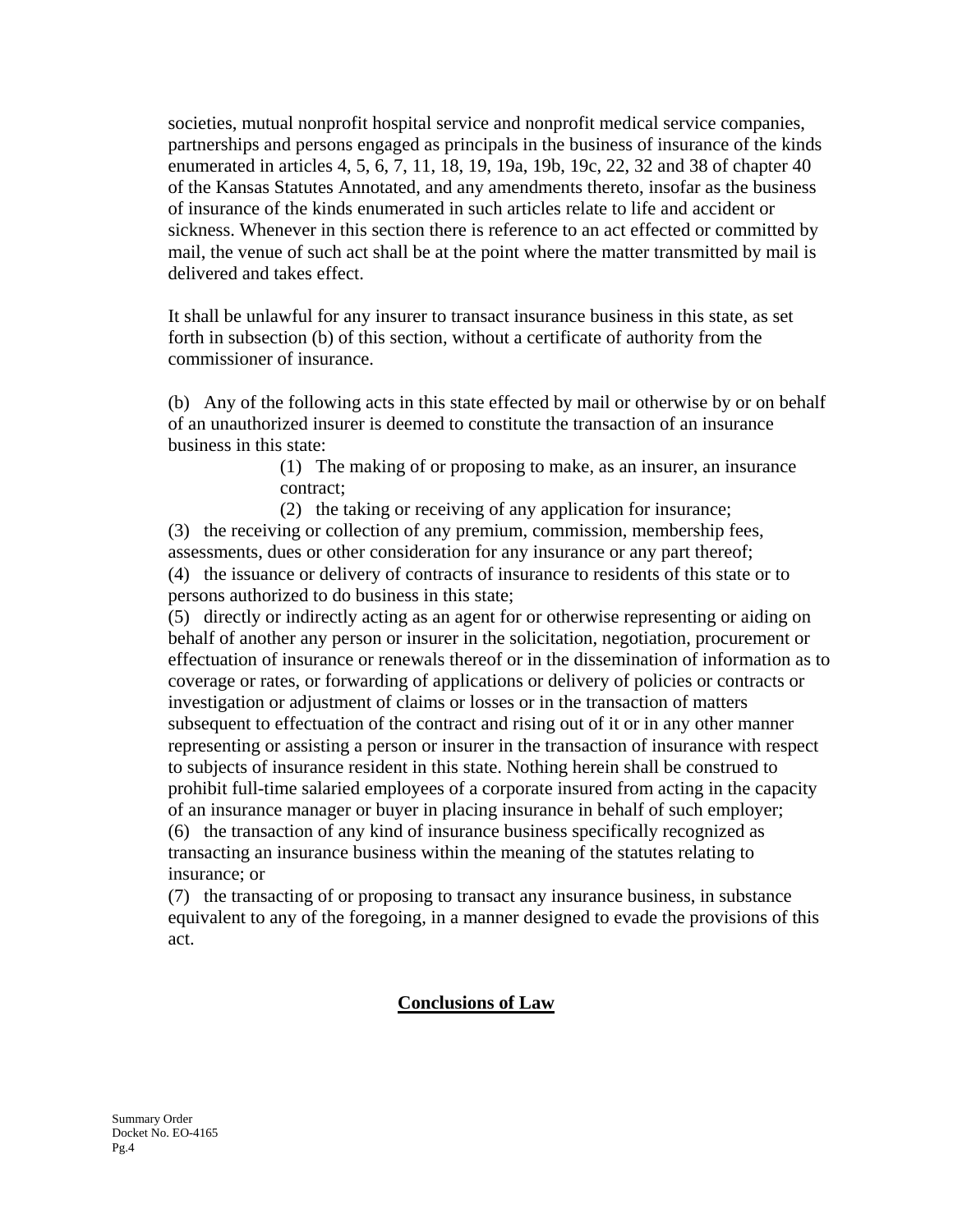- 1. JOSEPH BENEDETTO's solicitation and sale of NABL insurance products, by and through his company Consolidated Medical Services, constitutes a violation of K.S.A. 40-214, K.S.A. 40-216, K.S.A. 40-2404(1)(a) and (12), and K.S.A. 40-2702.
- 2. Accordingly, the Commissioner concludes sufficient grounds exist for the revocation of the insurance agent's license of JOSEPH BENEDETTO pursuant to K.S.A. 40-4909(a) and (b).
- 3. The Commissioner finds, pursuant to K.S.A. 40-4909(b), that the insurable interests of the public are not properly served under JOSEPH BENEDETTO's license.
- 4. The Commissioner shall maintain jurisdiction over this matter to issue any Order(s) deemed necessary and appropriate.

#### **IT IS THEREFORE ORDERED BY THE COMMISSIONER OF INSURANCE THAT:**

The Kansas Resident Insurance Agent's License of JOSEPH BENEDETTO is hereby **REVOKED**  effective the effective date of this Order.

**IT IS FURTHER ORDERED** that JOSEPH BENEDETTO shall **CEASE** and **DESIST** from the sale, solicitation or negotiation of insurance and/or receiving compensation deriving from the sale, solicitation or negotiation of insurance conducted after the effective date of this Order.

## **NOTICE OF RIGHTS**

Joseph Benedetto is entitled to a hearing pursuant to K.S.A. 77-537, the Kansas administrative Procedure Act. If Joseph Benedetto desires a hearing, the company must file a written request for a hearing with:

> John W. Campbell, General Counsel Kansas Insurance Department 420 S.W.  $9^{th}$  Street Topeka, Kansas 66612

Summary Order Docket No. EO-4165 Pg.5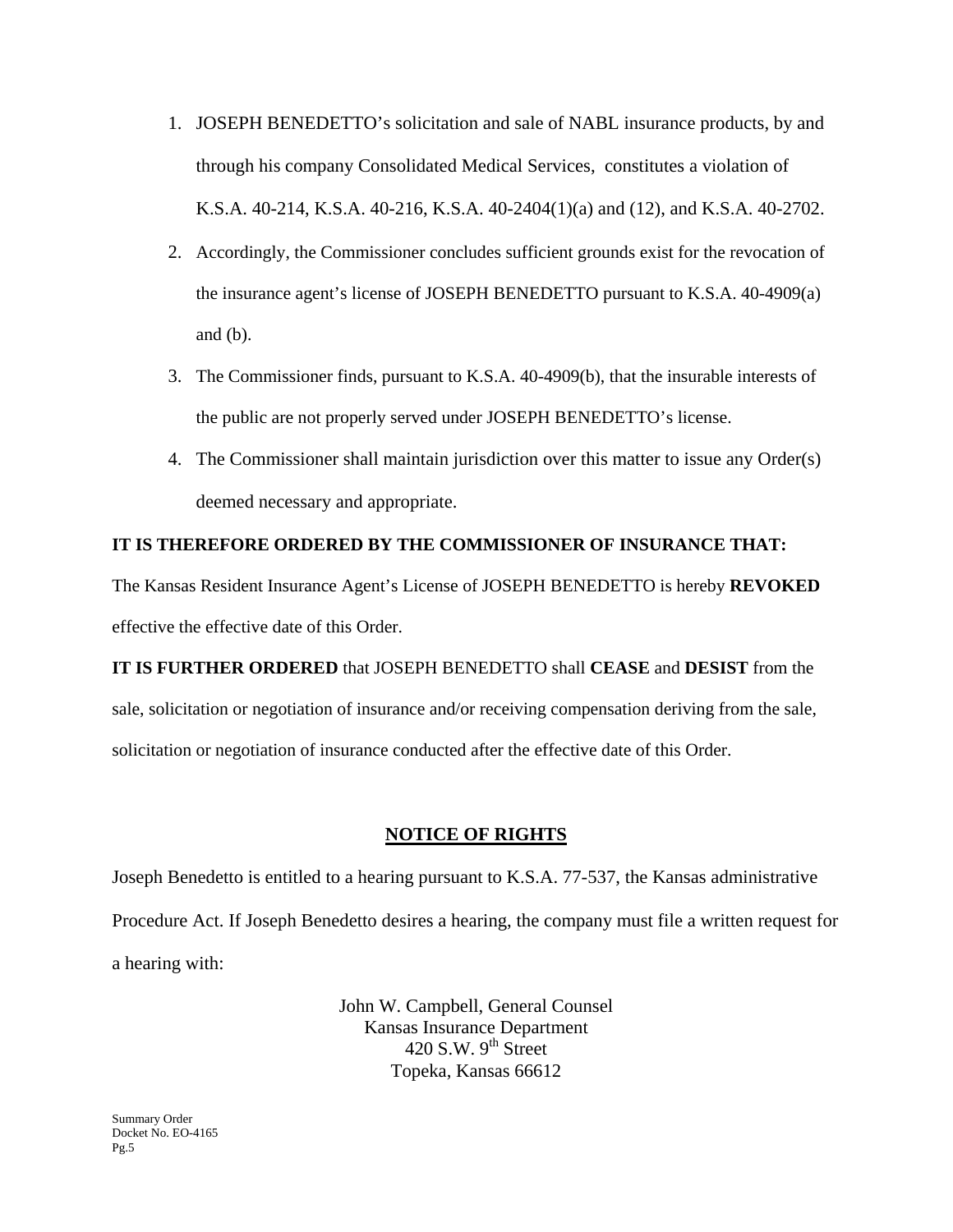This request must be filed within fifteen (15) days from the date of service of this Order. If Joseph Benedetto requests a hearing, the Kansas Insurance Department will notify the company of the time and place of the hearing and information on the procedures, right of representation, and other rights of parties relating to the conduct of the hearing, before commencement of the same.

If a hearing is not requested in the time and manner stated above, this Summary Order shall become effective as a Final Order upon the expiration of time for requesting a hearing, pursuant to K.S.A. 77-613. In the event Joesph Benedetto files a petition for judicial review, pursuant to K.S.A. 77-613(e), the agency officer to be served on behalf of the Kansas Insurance Department is:

> John W. Campbell, General Counsel Kansas Insurance Department 420 S.W.  $9<sup>th</sup>$  Street Topeka, Kansas 66612

# **IT IS SO ORDERED THIS 30TH DAY OF JUNE, 2010, IN THE CITY OF TOPEKA, COUNTY OF SHAWNEE, STATE OF KANSAS.**



|                             | /s/ Sandy Praeger         |
|-----------------------------|---------------------------|
| NER OF<br><b>DEPARTMENT</b> | Sandy Praeger             |
|                             | Commissioner of Insurance |

 $\angle$ s/ John W. Campbell John W. Campbell General Counsel

Summary Order Docket No. EO-4165 Pg.6